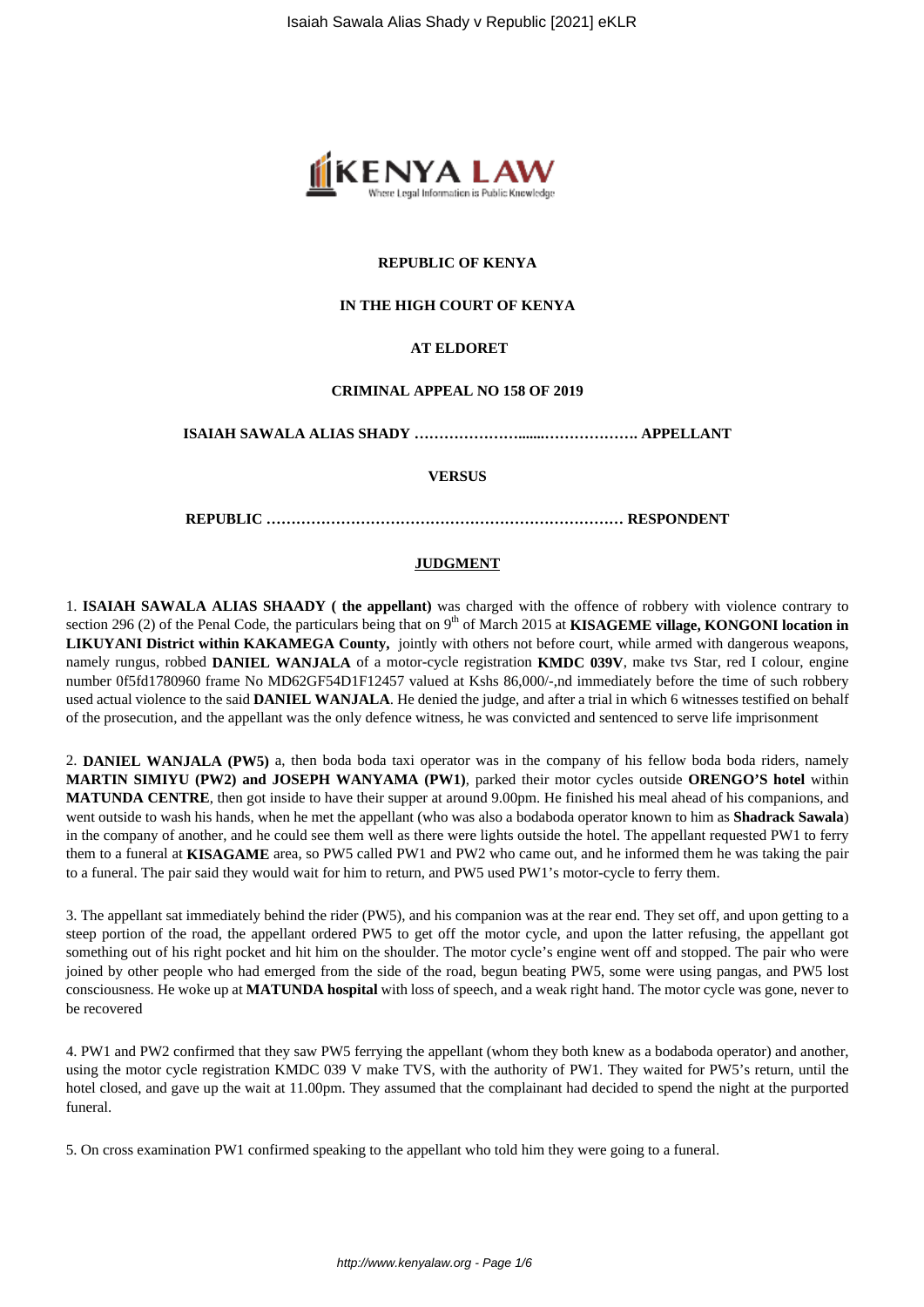6. An hour after the hotel closed, PW1 received a call from a neighbour name **DAN**, who informed him that the motor cycle had been stolen.

7. He immediately reported to the police, and rushed to inform the owner of the motor cycle, one **CAROLYNE** about the matter, but realised that she already had the information. He learnt that PW5 had been admitted at **MATUNDA** hospital, and he visited him there. This was the same version of events narrated by PW2.

8. **CAROLINE BARASA (PW3)** who owned he motor cycle produced the log book and receipt showing that she owned the said motor cycle. She confirmed that it had been in the possession of PW1, who told her that he had allowed PW3 to ride it, and both rider and machine never returned. When they visited PW5 in hospital, he was in such critical condition, and could not even talk.

9. **STANLEY SOITA (PW4)**, the clinical officer who examined PW5 confirmed that he had a swollen face with cut wounds on the head, tender chest, swollen right hand and a bruised leg. The injuries were inflicted using a sharp object, and he classified the degree of injury as harm.

10. **P.C. SAMUEL KIPKEMEI (PW6)** testified on behalf of the investigating officer **PC JOSEPH KORIR**, who by the time of hearing the matter, had passed on. He confirmed that the victim was able to identify his attacker as the appellant

11. In his sworn defence, the appellant that stated that on the 9/3/2015, he left his place of work at 6pm, and went back to **KIPKAREN**, where he lived, and on 11/03/ 2015, he visited his family in **Kongoni**, and remained there until the following day. He was arrested at 12.30pm when the police raided a wines and spirits shop he had entered. He was taken to the police station, where the investigating officer told him that he had been looking for him for a very long time, and would teach him a lesson. It was his evidence that he had differed with the investigating officer over a woman who was working at the wines and spirits shop, so there was some rivalry over her. He maintained that the charges were fabricated, as on the night in question, he was inside his house in **KIPKAREN**.

12. The trial magistrate upon evaluating and analysing the evidence, found that undoubtedly the evidence established the ingredients of robbery with violence, and confirmed that the victim was robbed of the motor cycle. He noted that the appellant was known not only to the victim, but also PW1 and PW2 who saw them leave together on the material night.

13. The trial court found that the prosecution witnesses remained unshaken even under cross examination, and that there was nothing to suggest that the witnesses had any reason to frame the appellant up the appellant.

14. The appellant contested the outcome on grounds that:

a) The evidence was not sufficient to sustain a conviction

b) The trial court relied on the evidence of a single identifying witness

c) There were a lot of contradictions in the prosecution's case

d) The investigating officer failed to attend court and testify

15. The appeal was canvassed through written submissions, although the appellant also made oral additions at the hearing. The appellant submitted that there was no robbery incident, and all that happened was that PW5 conspired with PW1 to sell the motor cycle then pretend that it was stolen. He faulted the evidence of PW1 and PW2 regarding identification, saying they did not give a description of his physical appearance. He maintained that the trial court only relied on the evidence of PW5 to convict him notwithstanding that the circumstances for identification were not favourable for positive identification as it was not established what the intensity of the light was either at the hotel, or at the scene of attack.

16. That in any event, the victim's memory on identification may have been subjected to confusion due to his loss of consciousness after the attack, and that it was possible this was a case of an honest mistake.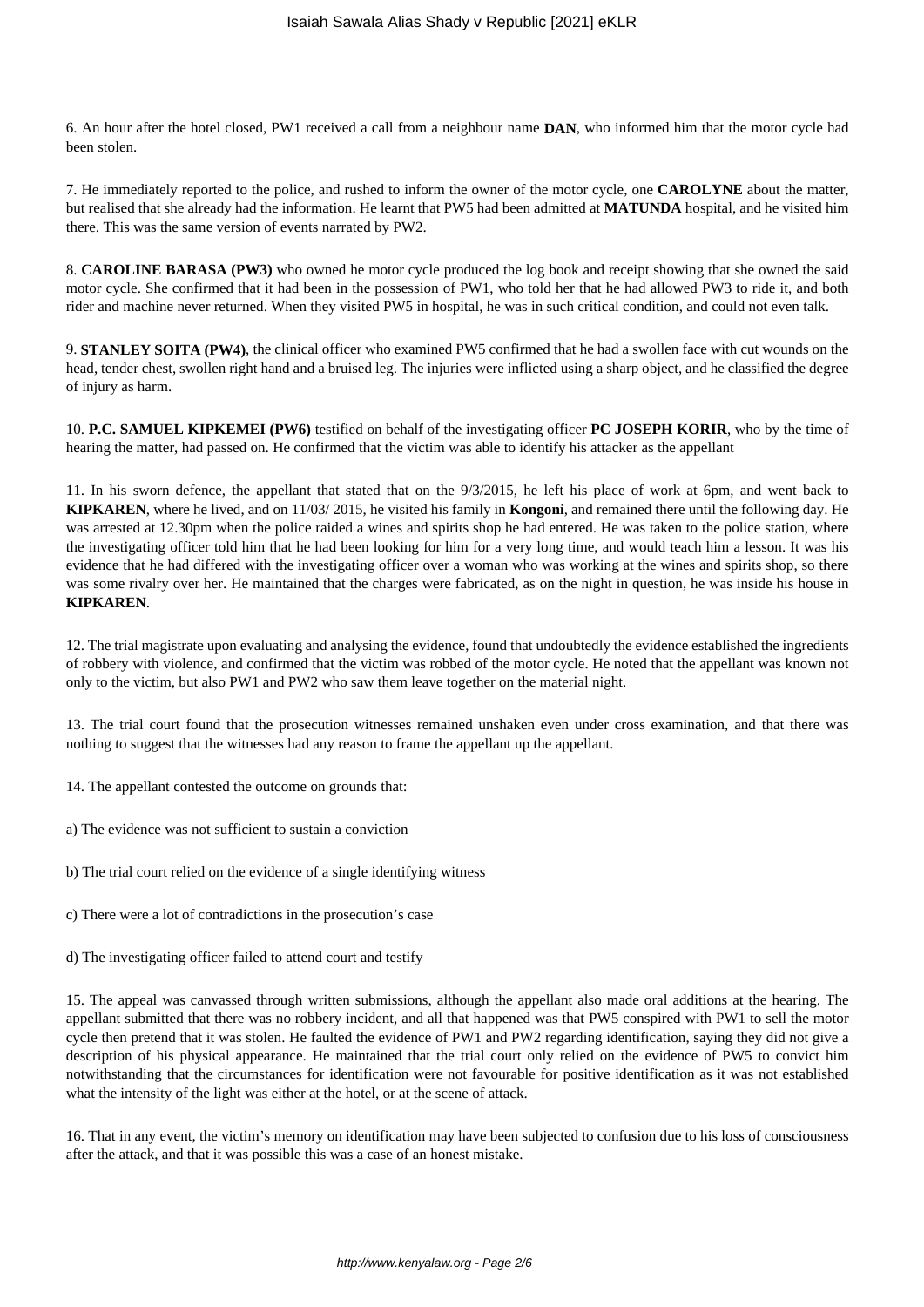**17.** Further, that a crucial witness (i.e. the investigating officer) was not called saying nothing was presented to confirm that the officer had died, and that the court was enjoined to examine very carefully his claims that the case was a fabrication arising out rivalry in a love triangle. To buttress his submissions on this point, the appellant referred to the case of **BUKENYA & ANOTHER V UGANDA (1972) EA 549** 

18. The appellant also challenged the sentence meted out, saying that the life sentence was unconstitutional, excessive, harsh, ad amounted to degrading and inhuman treatment

19. In opposing the appeal, **Miss Okok** on behalf of ODPP argued that the ingredients proving the offence of robbery with violence were sufficiently established, as the evidence led confirmed a violent attack using crude weapons on the victim by more than one person, and the medical report confirmed the result of the violence in terms of injuries suffered by the appellant.

20. That there existed favourable opportunity for positive identification as there were security lights outside the hotel, and the appellant was well known to the victim as well as PW1 and PW2, and there was no possibility of a mistake, as this was identification by recognition.

21. The prosecutor poked holes at the alibi defence case, saying it was not strong enough to rebut the evidence presented by the prosecution witnesses who all saw him being ferried away by the complainant.

22. As for the defect in the charge sheet which cited the section of the offence as 296 (2) (2), prosecution argues that this was not a fatal error and is curable under section **382 of the Criminal Procedure Code,** as the particulars of the charge and the evidence did not change, and infact revealed the offence of robbery with violence, so the appellant was not prejudiced as to the nature of offence he was facing.

23. With regard to sentence, the prosecutor urged this court not to interfere with the sentence, pointing out that considering the circumstances under which the incident occurred, it was clear that the robbery was very cleverly planned and executed, resulting in the victim losing the use of his right hand. She implored this court to make sure that the appellant pays for his sins.

24. On the ingredients of what constitutes n offence of robbery with violence, I find that the trial magistrate painstakingly analysed each ingredient from the fact of how many persons were involved, the use of violence, and the theft, its ownership and how it ended up in PW5's possession. The definition of the offence of robbery with violence as created by section 296(2) of the Penal Code which provides as follows:

## **If the offender is armed with any dangerous or offensive weapon or instrument, or is in company with one or more other person or persons, or if, at or immediately before or immediately after the time of such robbery, he wounds, beats, strikes or uses any other personal violence to any person**,

Indeed, section **296 (2) (2)** is non-existent in out statutes, but did that occasion any injustice" Did it alter the nature of the charge and the particulars to the extent that the appellant had no clue or was confused as to the nature of the charge" I do not find any positive answer to the questions I have posed.

Section 382 of the Criminal Procedure Code provides

. **Finding or sentence when reversible by reason of error or omission in charge or other proceedings**

**Subject to the provisions hereinbefore contained, no finding, sentence or order passed by a court of competent jurisdiction shall be reversed or altered on appeal or revision on account of an error, omission or irregularity in the complaint, summons, warrant, charge, proclamation, order, judgment or other proceedings before or during the trial or in any inquiry or other proceedings under this Code, unless the error, omission or irregularity has occasioned a failure of justice:**

**Provided that in determining whether an error, omission or irregularity has occasioned a failure of justice the court shall have regard to the question whether the objection could and should have been raised at an earlier stage in the proceedings.**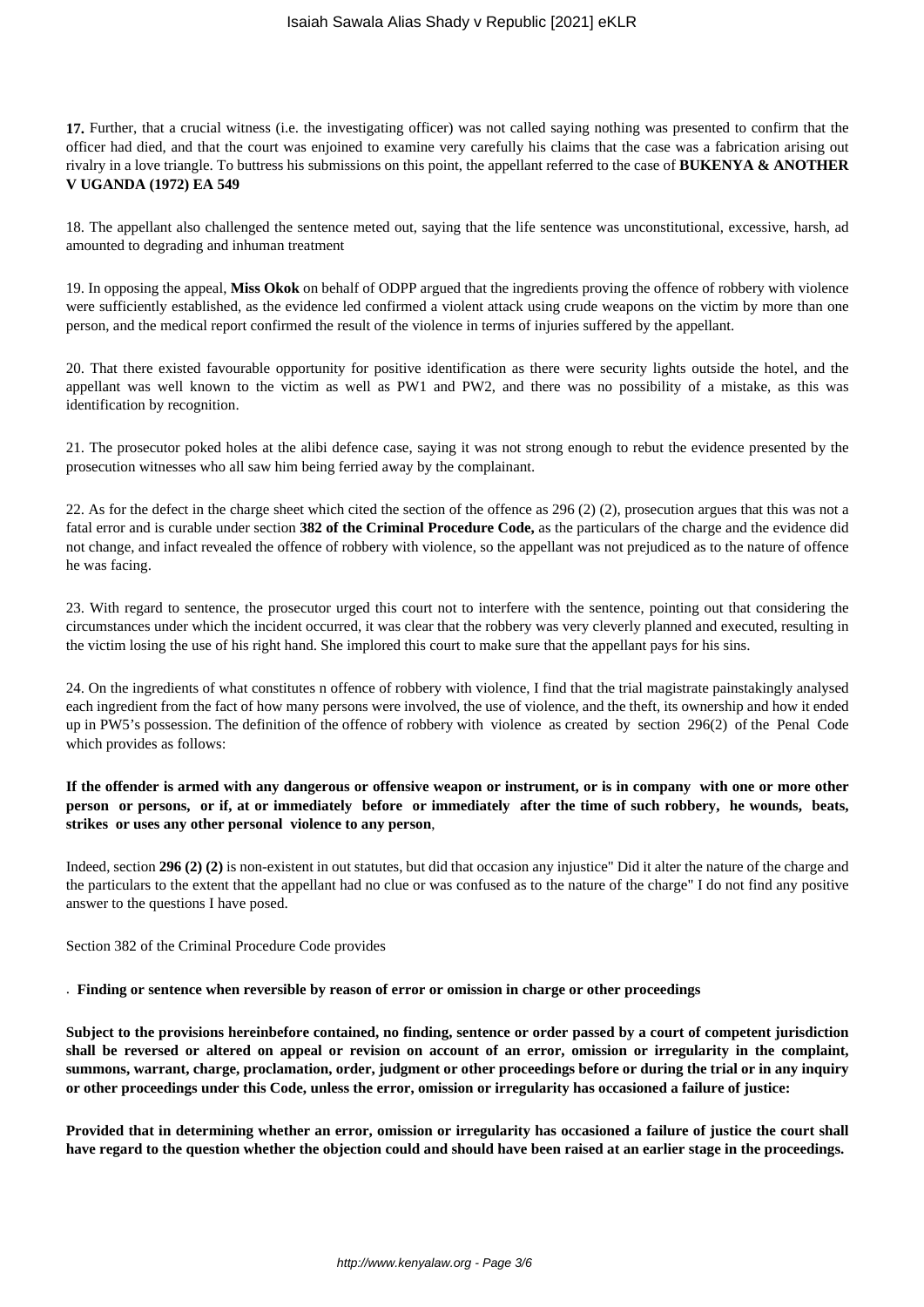I detect no such prejudice, and I find no incurable error occasioned.

25. As regards identification, it is instructive that encounter outside the hotel was first with the victim, and it was not a fleeting glance, but a close encounter where they had a short conversation as he sought to be taken to the purported destination. He was well known to PW5- a fact that the appellant did not deny. That encounter did not end with PEW1, but was confirmed by PW1 and PW2 again both of them knew and recognized the appellant as a fellow bodaboda rider and even knew his name. The witnesses were consistent that there was security light outside the hotel which enabled then to identify the appellant.

26. Whereas the intensity of the lights were not described, I think this would only have been fatal if the encounter had been a fleeting glance or under stressful circumstances. If that had been the case, then lack of description of the light intensity would have been critical. As it is, the encounter was under relaxed conditions. I am keenly aware of the considerations posed in the case of **Charles O Matiany 1986 eKLR** that a court ought to take into account as follows:

*"…How long did the witness have with the Accused under observation" At what distance" In what light" Was the observation impeded in any was ..." Had the witness ever seen the accused before" How often" If only occasionally, had he any special reason for remembering the accused" How long elapsed between the original observation and the subsequent identification to the police" Was there any material discrepancy between the description of the accused given to the police by the witness when first seen by them and his actual appearance...Recognition may be more reliable than identification of a stranger but even when the witness is purporting to reorganize someone whom he knows, the jury should be reminded that mistakes in recognition of close relatives and friends are sometimes made."*

Actually the present scenario positively answered to the **Maitanyi** questions, and the witnesses were very consistent as regards opportunity for identification. The trial magistrate considered the circumstances for identification and did not err in his findings that the same was favourable

Apart from the encounter outside the hotel, which confirmed that the appellant rode away with his companion and PW5 using the motor cycle, there was the actual attack which begun while the very two passengers who had hired PW5's services suddenly ordered him to stop and get off the motor cycle. When he resisted, the passenger who was seated next to him (being the appellant), drew out an object and struck him with it. At that point the passengers had not disembarked, and the question of mistaken identity does not arise

It is submitted that the prosecution has a duty in every criminal matter to make available all necessary witnesses for the purpose of establishing the truth. This duty is in no way affected even where such witnesses may bring evidence that will undermine the prosecution's case/narrative, and that failure to do so mandates the court to give the Accused Person the benefit of doubt.

The principles to consider in determining the issue of crucial witnesses was dealt with in the leading case of **Bukenya and Others Vs. Uganda 1972 EA 549LUTTA Ag. VICE PRESIDENT** held:

'*The prosecution must make available all witnesses necessary to establish the truth even if their evidence may be inconsistent. Where the evidence called is barely adequate, the Court may infer that the evidence of uncalled witnesses would have tended to be adverse to the prosecution…*

*The prosecution's burden in regard to witnesses is to call witnesses who are sufficient to establish a fact. However it is not necessary to call all the people who know something about the case. The issue is whether those called are sufficient to aid the court establish the truth, whether the evidence is favourable to the prosecution or not."*

It is submitted that the prosecution failed to call all the necessary witnesses that were needed to establish the truth.

The prosecution explained that the investigating officer had passed on- the appellant thinks this is a red herring being waved just so as to save the police officer from being confronted about the love triangle. Whereas it is true that no death certificate was presented to prove the claim about his death, the appellant did not suggest that the three witnesses namely PW1, PW2 and PW3 were known to the officer, and that they therefore conspired with him to develop a theory about the incident, including the encounter outside the hotel, and the eventual attack. I detect no prejudice in the failure to call the initial investigating officer.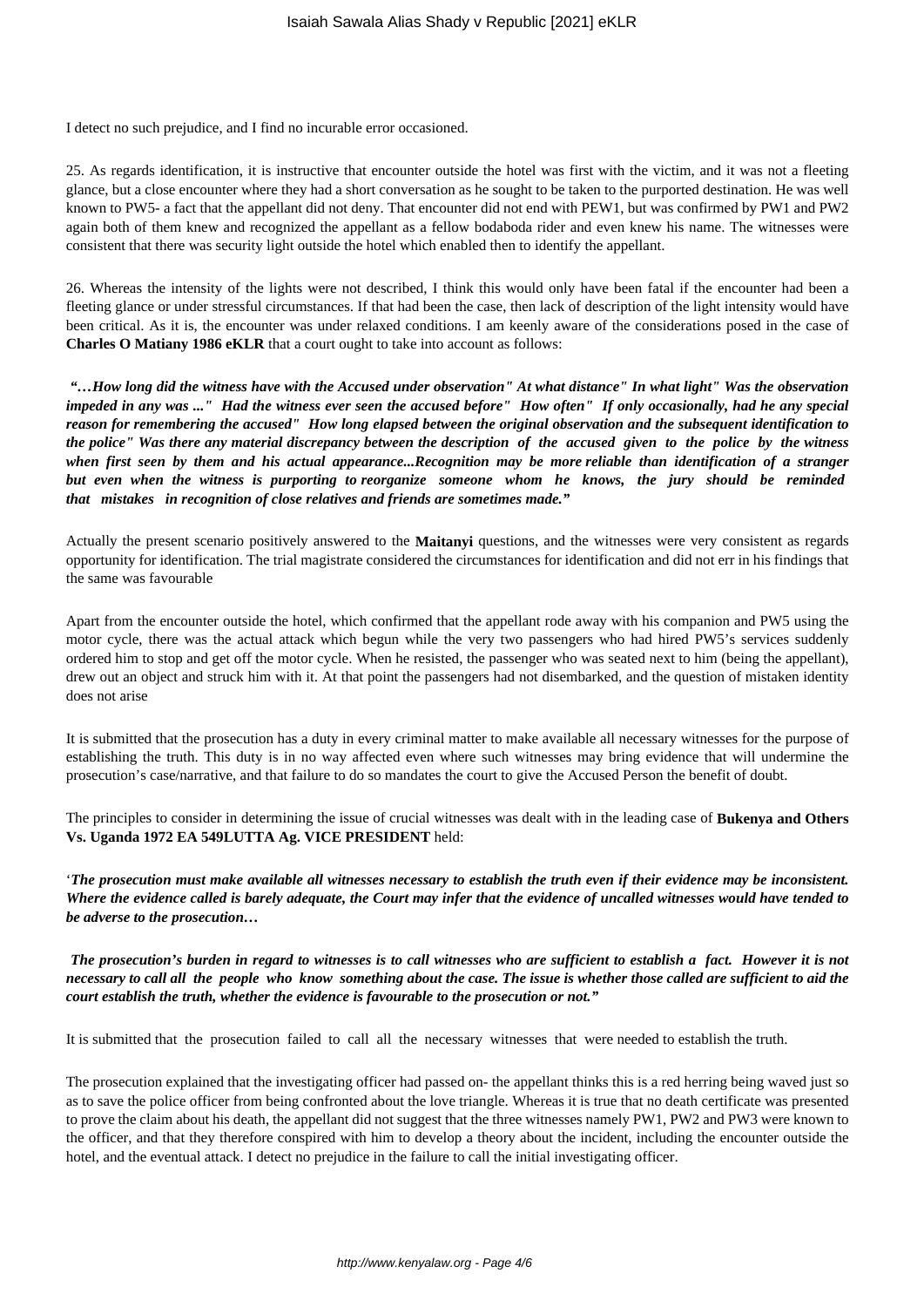The appellant raised an alibi defence, and the position i the burden of proof once an alibi defence is raised, the burden of proving to the contrary lies with the prosecution and cited extensively from past decisions such as. The Court of Appeal in **Victor Mwendwa Mulinge vs. Republic [2014] eKLR:**

#### "*It is trite law that the burden of proving falsity, if at all, of an accused's defence of alibi lies on the prosecution."*

This was also stated in *"…in Ssentale vs. Uganda [1968] EA 365, 368 [Sir Udo Udoma CJ] …said that a prisoner who puts forwards an alibi as an answer to a charge does not thereby assume any burden of proving that answer; it is a misdirection to refer to any burden as resting on the prisoner in such a case; for the burden of proving his guilt remains throughout on the prosecution. We agree, we have ourselves said so on more than one occasion…The defence of alibi was put forward for the first time some four months after the robbery when the appellant made his unsworn statement in court. Even in such circumstances the prosecution or the police ought to check and test the alibi wherever possible."*

My understanding is that the alibi defence must be raised at the earliest opportunity available, so as to have it subjected to test through cross examination of the witnesses and an accused cannot keep it under wraps like some sort of secret weapon to be used and the tail end of the prosecution case. The record clearly absolves the trial court from any error – indeed the court analysed the evidence and the place of the burden of proof. I am persuaded that the same was properly rejected.

The upshot is that the conviction was safe and is upheld.

As regards sentence, I take into account the circumstances in which the incident took place, and in particular the residual health effects the complainant has suffered. Sentencing is a process of imposing a punishment on an accused person upon the court finding them guilty or upon the accused person pleading guilty. The principles underlying sentencing are set out in the judiciary sentencing policy guidelines to include-

**Proportionality:** The sentence meted out must be proportionate to the offending behaviour. The punishment must not be more or less than is merited in view of the gravity of the offence. Proportionality of the sentence to the offending behaviour is weighted in view of the actual, foreseeable and intended impact of the offence as well as the responsibility of the offender.

The rationale for imposing sentences include:

Retribution-eye for an eye principle you deserve to be punished (Sentence must be Proportionate to the Gravity of the offence)

• Deterrence- Prevent crime and reduce crime rate-based on the notion that everyone understands that certain conduct constitutes a crime which carries a severe penalty, and that because of this the public will desist from the targeted conduct. Does it restore public confidence"

- Rehabilitation
- Incapacitation
- Denunciation
- Restoration

The court is also required to take into account inter alia the following:

First offender, value of the item,

Manner in which the act was carried out- nature of the violence

Culpability- reckless, negligent, Knowingly-does he/she understand the consequences of the act.